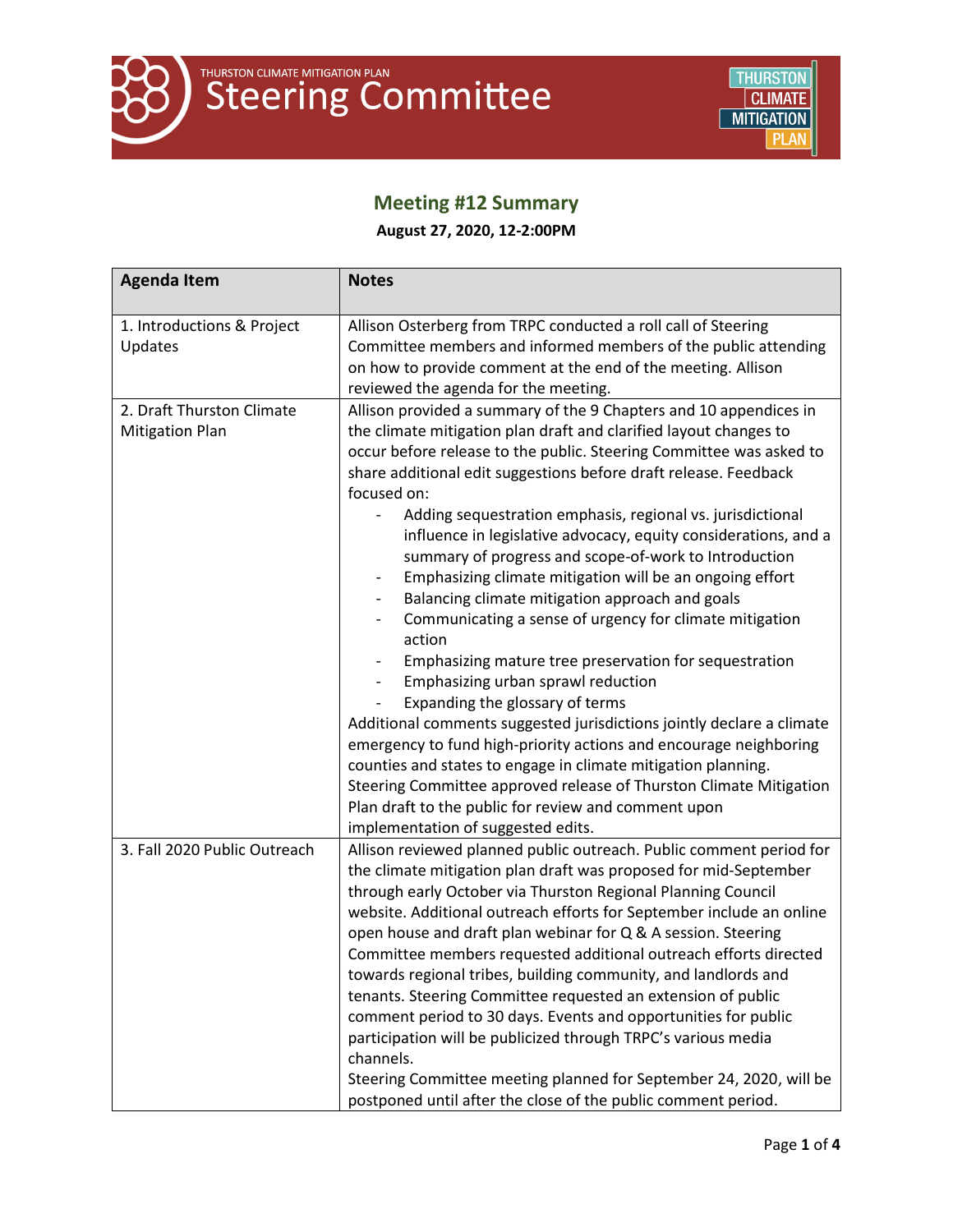| THURSTON CLIMATE MITIGATION PLAN<br><b>THURSTON</b><br><b>Steering Committee</b><br><b>CLIMATE</b><br><b>MITIGATION</b> |                                                                                                                                                                                                                                                                                                                                                                                                                                                                                                                                                                                                                                                                                                                                                                                                                                                                                                                                                                                                                                                                                                                                                                                                                                                                                                                                                                                                                                                                                                                                                                                                                                                                                                                           |
|-------------------------------------------------------------------------------------------------------------------------|---------------------------------------------------------------------------------------------------------------------------------------------------------------------------------------------------------------------------------------------------------------------------------------------------------------------------------------------------------------------------------------------------------------------------------------------------------------------------------------------------------------------------------------------------------------------------------------------------------------------------------------------------------------------------------------------------------------------------------------------------------------------------------------------------------------------------------------------------------------------------------------------------------------------------------------------------------------------------------------------------------------------------------------------------------------------------------------------------------------------------------------------------------------------------------------------------------------------------------------------------------------------------------------------------------------------------------------------------------------------------------------------------------------------------------------------------------------------------------------------------------------------------------------------------------------------------------------------------------------------------------------------------------------------------------------------------------------------------|
| 4. Adoption Process                                                                                                     | Steering Committee discussed the process for jurisdictional approval<br>of climate mitigation plan. Aspects of approval and adoption<br>presented for consideration included:<br>Agreement on shared framework for climate mitigation<br>action<br>Commitment to continued collaboration<br>Commitment to consider priority actions for implementation<br>Steering Committee members were asked to consider how their<br>jurisdictions would adopt or approve the climate mitigation plan.<br>Allison reviewed the next steps for plan approval/adoption, which<br>included:<br>Steering Committee approval of climate mitigation plan form<br>$\overline{\phantom{0}}$<br>Presentations of plan to jurisdictions' Council or Board<br>Subcommittee to develop interlocal agreement for scope-of-<br>work (October 2020)<br>Commerce grant for costs/benefits and equity impacts<br>$\overline{\phantom{a}}$<br>Jurisdiction-specific implementation of climate mitigation<br>actions                                                                                                                                                                                                                                                                                                                                                                                                                                                                                                                                                                                                                                                                                                                                     |
| 5. Jurisdiction Updates on<br>Early Actions & Ongoing<br>Actions                                                        | Jurisdiction updates deferred to begin meeting public comments.                                                                                                                                                                                                                                                                                                                                                                                                                                                                                                                                                                                                                                                                                                                                                                                                                                                                                                                                                                                                                                                                                                                                                                                                                                                                                                                                                                                                                                                                                                                                                                                                                                                           |
| 6. Public Comments                                                                                                      | There were 5 public comments. Brief summaries follow:<br>Helen Wheatley: Thurston Conservation District is very aware that<br>carbon sequestration is increasingly important. We want to help<br>operationalize that aspect. Also interested in having a role if Steering<br>committee is expanded. For public outreach, it's important to<br>emphasize that the impact of the plan will be real, the plan is about<br>helping people, and that the plan is the beginning of a process.<br>Thad Curtz: The plan only has one paragraph of analysis in the entire<br>document draft about what will produce half of the planned regional<br>emissions reductions. I have looked at many estimates for<br>sequestration in Thurston County and I don't see any way it will be<br>possible to produce the sequestration results in this plan. I don't<br>think it's unreasonable to ask that the plan detail these calculations.<br>Lynn Fitz-Hugh: As a member of the public I appreciate the effort to<br>provide enough time for public comment. One of my greatest<br>concerns is our urgency and ability to act. I am concerned that we<br>keep pushing the timeframe of the plan out month after month.<br>Concerned that the plan only lists five things the public can do. Sends<br>message that jurisdictions will do most of the work. Plan should list<br>things you want the public to do. I hope you are committed to acting.<br>Jeff Miller: I have been working on renewable energy and<br>transportation and its really great to hear everything you are leading<br>on. I am reassured that you are upgrading housing inventory and<br>making them energy efficient in the plan. I hope that you are looking |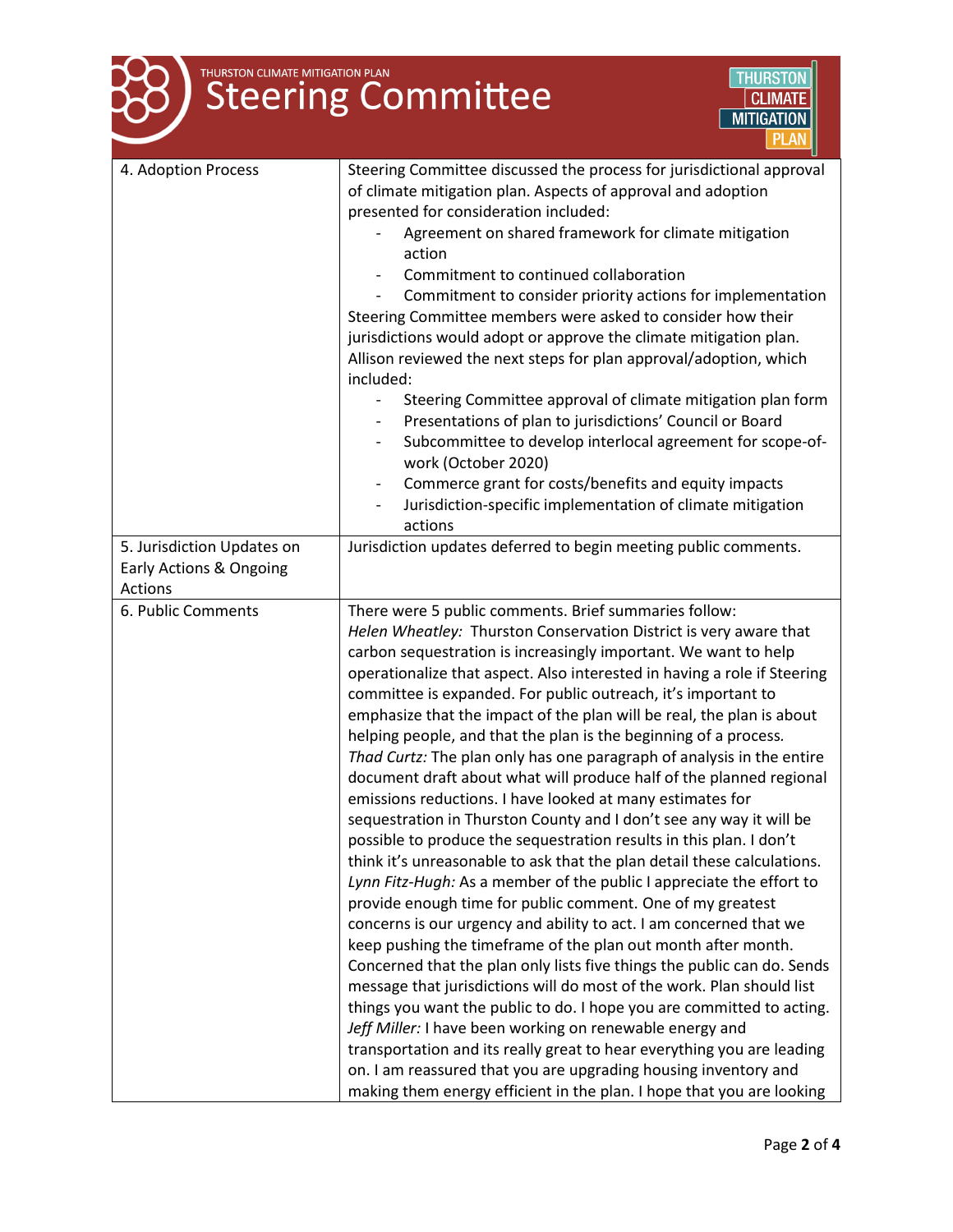# **THURSTON CLIMATE MITIGATION PLAN Steering Committee MITIGATION** at post-COVID environment and deployment of new technologies. A

lot of interest in re-powering transportation with renewable energy here in the region. There are other calculations that can be workforce driven and should be presented so the jurisdictions can see the benefit. *Chris Van Daalen:* it takes a lot of courage to move forward on a climate mitigation plan, and I applaud the Steering Committee. I

apricate the clarification on what the jurisdictions are going to do. When the plan comes to adoption, I hope you can come close to consensus. I like the idea of an extended public comment period, but I also think there is a sense of urgency. It would be nice to clever videos that communicate themes in the plan that we can put on social media.

# **Meeting Attendance**

## **Steering Committee Present Online:**

Chris Hawkins – Thurston County Rich Hoey – City of Olympia Susan Clark – City of Olympia Gary Edwards– Thurston County Commissioner Lisa Parshley – City of Olympia

## **Public Present Online:**

Karen Messmer Helen Wheatley Carrie Ziegler Lynn Fitz-Hugh Roy Treadway Peter Moulton **Kelsey Hulse** Loretta Seppanen

## **Staff Present:**

Allison Osterberg Marc Daily Les Tobias Dave Read

## **Next Meeting: to be determined**

Thurston Climate Mitigation Plan Coordinator: Allison Osterberg [osterbergA@trpc.org](mailto:osterbergA@trpc.org) 360.956.7575 (main) or (360) 741-2513 (direct) Jessica Brandt – City of Lacey Cynthia Pratt – City of Lacey Carolyn Cox – City of Lacey Brad Medrud – City of Tumwater Tom Oliva – City of Tumwater

Chris Van Daalen Sandra Herndon Wayne Olsen Thad Curtz Jeff Miller